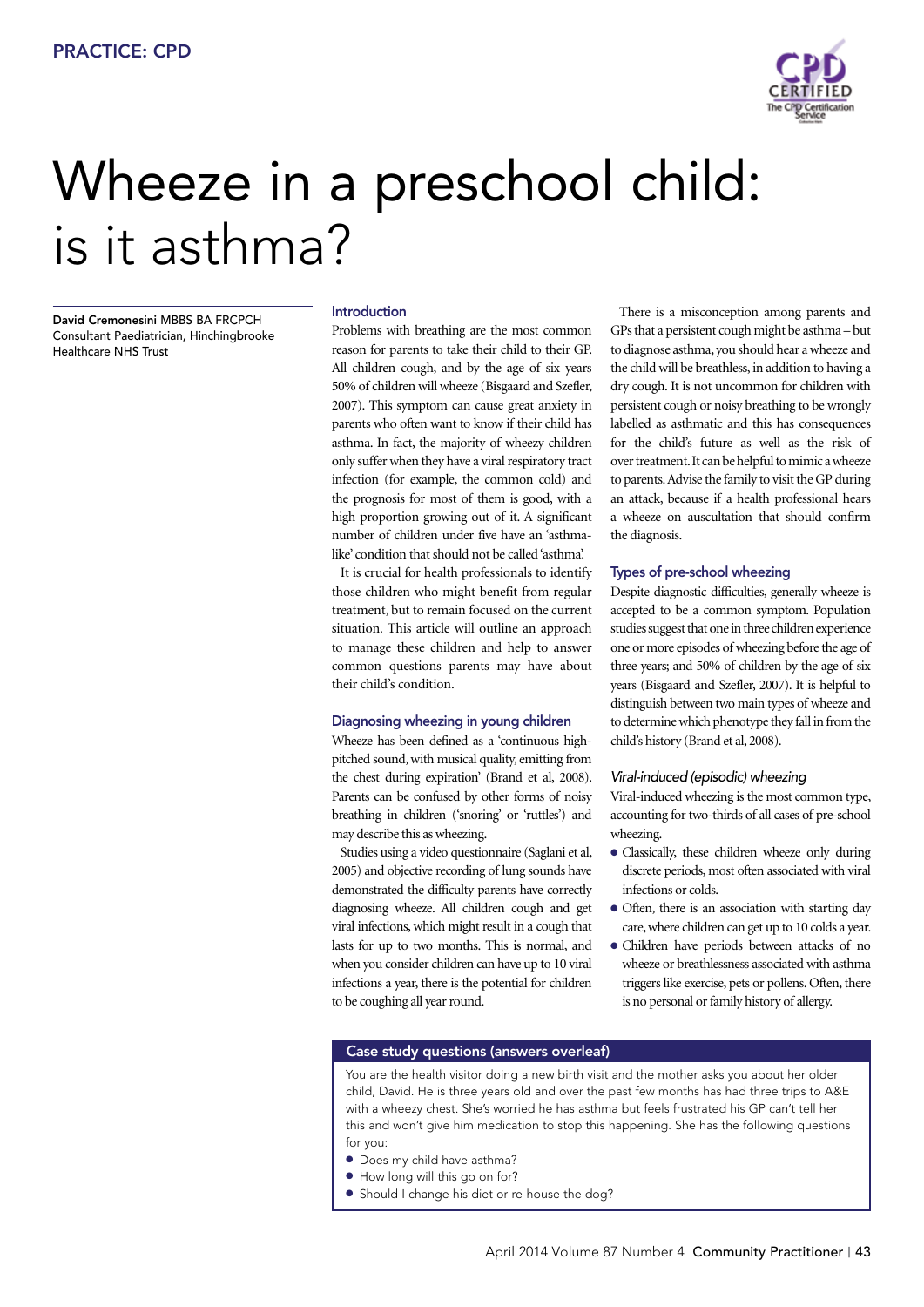

• As the child gets older their attacks become less frequent and usually disappear by six years of age. Some will continue beyond six years, and a smaller proportion might go on to develop asthma.

# *Multiple-trigger wheezing*

In multiple trigger wheezing, viruses are the most common trigger, but children also wheeze in response to allergic triggers and exercise (important to ask about this).

- $\bullet$  Often there is a family history of allergy in parents or siblings.
- $\bullet$  The child might have suffered from other allergic conditions, such as:
	- Food allergy (80% of children with egg allergy will develop asthma)
	- Eczema
	- Hay fever.
- $\bullet$  It is more likely to persist beyond the pre-school years, but this is not always the case.
- Although it is like asthma, many experts choose not to call it asthma because it is a different disease and not as amenable to treatment as normal asthma.
- Families who have a smoker at home should be offered smoking cessation advice, as cigarette smoke will be an important trigger.

It is not always easy to differentiate between the two types of wheeze described above and medical advice should be sought. There is data from population studies (Taussig et al, 2003) looking at long-term outcomes for these children but it may not be very helpful for parents, as we cannot accurately predict the future for them.

#### Alternative diagnosis

Up to 5% of cases of wheeze will have an alternative diagnosis (Table 1). Any concerns warrant a referral to the GP and probably to a paediatrician.

#### *Is it allergy?*

Many parents worry about the possibility of allergy and ask for allergy testing. This is more likely if the wheeze is not just due to colds (multiple-trigger wheeze) and there is a family history of allergy. Risk increases the more family members have an allergic problem. The most important factor to consider is whether the child has, or has previously suffered from, eczema or food allergy. If so, the risk is greater and it might be worth looking at possible triggers in the air.

Food is rarely a trigger for wheeze if the child eats normally and has no symptoms after eating. If you suspect an aero-allergen, the next question is to ascertain what time of the year the wheeze is

| <b>Table 1. Alternative diagnoses</b> |                                                                                                         |
|---------------------------------------|---------------------------------------------------------------------------------------------------------|
| <b>Diagnosis</b>                      | Key clinical features                                                                                   |
| Inhaled foreign body                  | Previous episode of coughing or choking. Chronic<br>cough, sudden onset, with no cold symptoms          |
| Immune deficiency                     | Infections that last a long time, always need<br>antibiotics and associated poor growth                 |
| Cystic fibrosis                       | Cough early in life, poor weight gain. Screening<br>will miss approx. 2% of babies with cystic fibrosis |
| Cardiac disease                       | Breathless with feeding, poor weight gain,<br>episodes of central cyanosis (blue tongue/lips)           |
| Gastro-oesophageal reflux             | Vomiting or poor weight gain                                                                            |
| Chronic lung condition                | Persistent wet/moist cough lasting >2 months                                                            |
| Congenital airway abnormalities       | Recurrent stridor – noisy breathing heard on<br>inspiration and gets worse when crying or unwell        |

# Case study answers

- $\bullet$  We can't say at this age, but it seems unlikely that David will develop asthma if he only has symptoms with colds and there are no other allergic problems with him or close family members
- **•** There is a high likelihood that David's attacks will resolve by the age of six, but this cannot be guaranteed
- l There is no reason to change David's diet if his parents are not noticing any association. Ask if he has any allergic symptoms when in contact with the dog
- There is no benefit to giving David an inhaler every day, as he is well most days and this won't have any effect on changing the future outcome

worse to determine what the allergen might be. If it is confined to the spring or summer, it is likely to be pollens (tree for spring, grass for summer). You should also be getting a history of hay fever – clear runny nose, itchy nose and eyes. If the problem is worse during the winter, think about pets, house dust mite and moulds. Questions to ask the family include:

- If you have a pet, does your child start wheezing or sneezing when they come into contact with it? If the child strokes the animal and then touches their face, do they get an itchy rash?
- <sup>l</sup>When you go away on holiday, is your child's chest much better? If there is a consistent pattern this might indicate something in the home is acting as a trigger
- Does the child have problems at night and in the morning? House dust mite exposure is worse in bed, especially if there are fluffy toys or they sleep on the bottom bunk bed
- Is there mould/dampness in the house that coincides with a deterioration in chest symptoms? Potentially, this can lead to overdiagnosis of mould allergy, but it should be considered in persistent symptoms and strong history of allergy.

To diagnose allergy, a history of association is key; but skin prick testing or blood tests can be useful. Certainly, an allergy test should confirm pet allergy before expecting parents to remove it. All children with suspected IgE-mediated food allergy should be tested (National Institute for Health and Care Excellence (NICE), 2011), in addition to children with deteriorating chest symptoms and risk of allergy, to help with their management.

#### **Treatment**

If you think the child is deteriorating, a medical review may be needed. The following points should be communicated to families as they may help with their child's treatment. There might be safeguarding concerns if parents do not attend appointments or give appropriate treatment in a timely manner.

#### *Acute treatment*

- <sup>l</sup>All inhalers must be given via a spacer and in this age group, the majority will use a mask to breathe into. It is vital that families know how to use spacers, and how to keep them clean. If there is any doubt, a review should be requested for them. More information can be found on the Asthma UK website (www.asthma.org.uk).
- $\bullet$  Children can safely have 10 puffs of salbutamol for acute wheeze, with three to five normal breaths per puff of the medicine.
- $\bullet$  Home nebulisers are rarely prescribed as there is no evidence that they are more effective than inhalers correctly administered via a spacer.
- <sup>l</sup>Parents should seek same-day medical advice if their child does not remain wheeze free for four hours after 10 puffs of salbutamol.